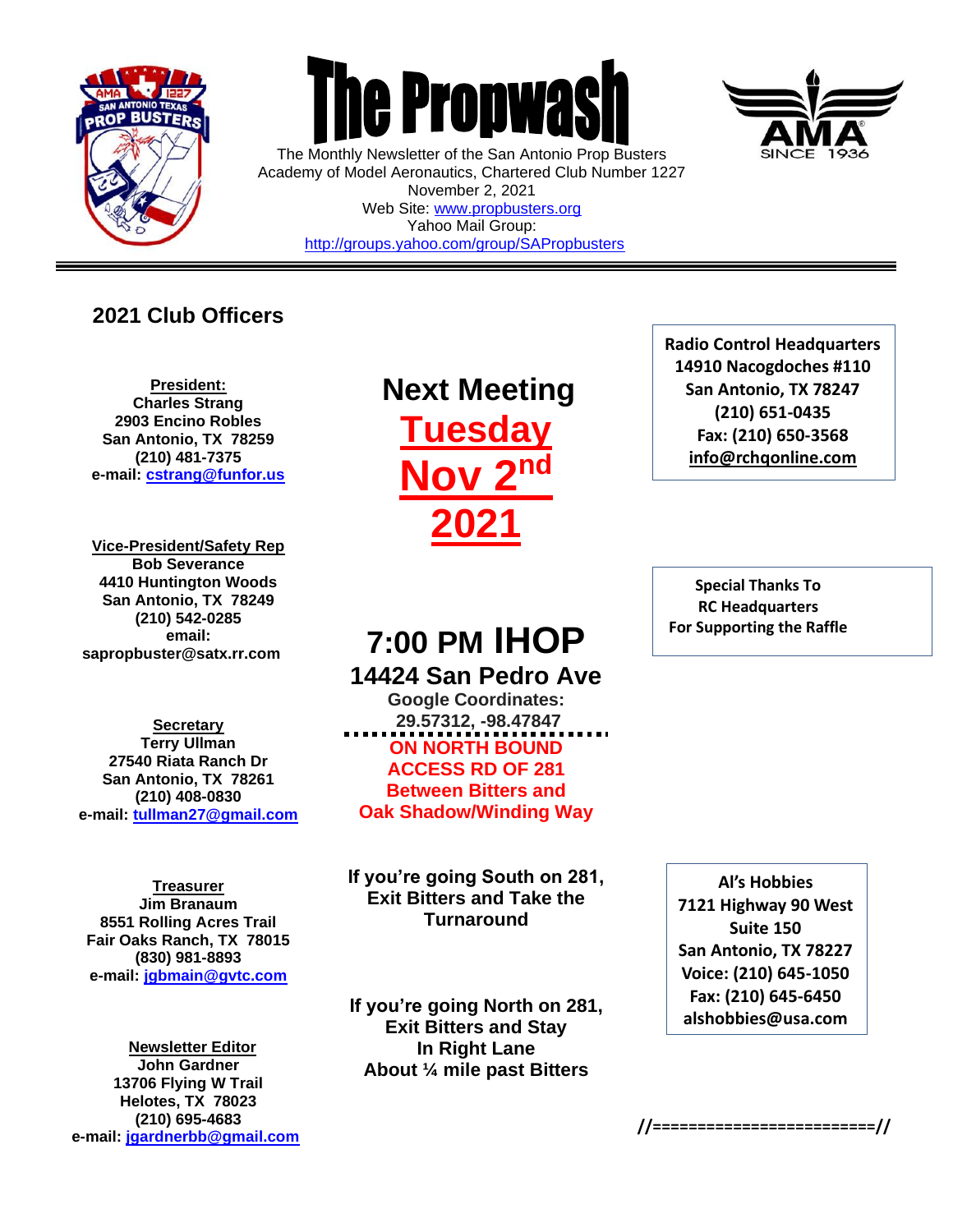**Date**: 10/05/2021, 7:07 PM The meeting of the Prop Busters was called to order by President, Charles Strang at IHOP, 14424 San Pedro Ave, just north of Bitters on 281.

Charles Strang welcomed everyone. No visitors were present.

The September minutes were approved as published by unanimous vote.

VP/Safety Officer: Bob Severance had no comment.

**S**ecretary: Terry Ulman had no comment.

Treasur**e**r: Jim Branaum reported the current expenses, income, and account balances. Contact Jim if you need details. Jim also went over the Proposed budget for next fiscal year. After brief discussion, the proposed **budget** was approved by all present.

Bob Severance reviewed the upcoming **Builders Event** scheduled for September 16. His proposed budget of **\$200** was approved for expenses of food and prizes with the expectation that entry fees and the raffle would offset the expenses. Bob will be looking for volunteers to help.

Newsletter: Free ads and articles of interest for the newsletter need to be submitted by members to John Gardner by the 17th.

**Early Bird Raffle:** None.

**Field Search:** Jim Brannum has continued to explore potential

areas. It was commented that perhaps one of the three grass farms, hay fields, and landfills in the San Antonio area may be looked into.

**RECALL: We need 3-5 acres with substantial flyover and retrieval rights**. General discussion was about looking for a site farther from development. After a discussion about how far from town we were willing to go, it was decided that **any potential field could be considered beyond Loop 1604 by up to 60 minutes travel time. A motion to that effect was made, and approved by those present.** 

**Membership**: Rick Storm reported that he received one new applicant for membership complete with payment. The membership of **Mr. Agnosia** was **approved** by all preset**.**

**Old Business:** Our **Build'n Fly Event** will be at **River City Field, October 16**.

**NOTICEs**: Recall: **FAA requires** all model airplane /drone/or UAS **pilots** to have **three documents: AMA Membership**, **Aircraft Registration ID Number**, and having a **Passed FFA Required Test** (You can get to it through the **AMA** website.)

**Note: FAA and Police** personnel can check your **documents and UAS** for proper registration.

**Stories from the Field**: Several contributors told of what can be summarized as electrical issues. Chief problems among them were due to the use of OLD NiCad Batteries or poor charging level or just plain worn out or defective ESC and or batteries. The main takeaway was to use a wattmeter to assess whether or not the battery you put in your aircraft can cause you to lose your aircraft! So, consider using a Watt Meter to assess your batteries.



**Model of the month**: Lloyd Roecker showed his garage sale find that rehabbed into great looking battery powered A**vistar.**  He had made a few repairs and replaced the MonoKote and added his 40 equivalent electric motor

#### **Raffle:**

Rick Storm CA, and CA x 2 donated back to the upcoming event Bob Severance CA also donated back George Wilson Fuel pump Charles Strang- CA Accelerant Meeting Adjourned 8:05 PM Submitted by: Secretary, Terry Ullman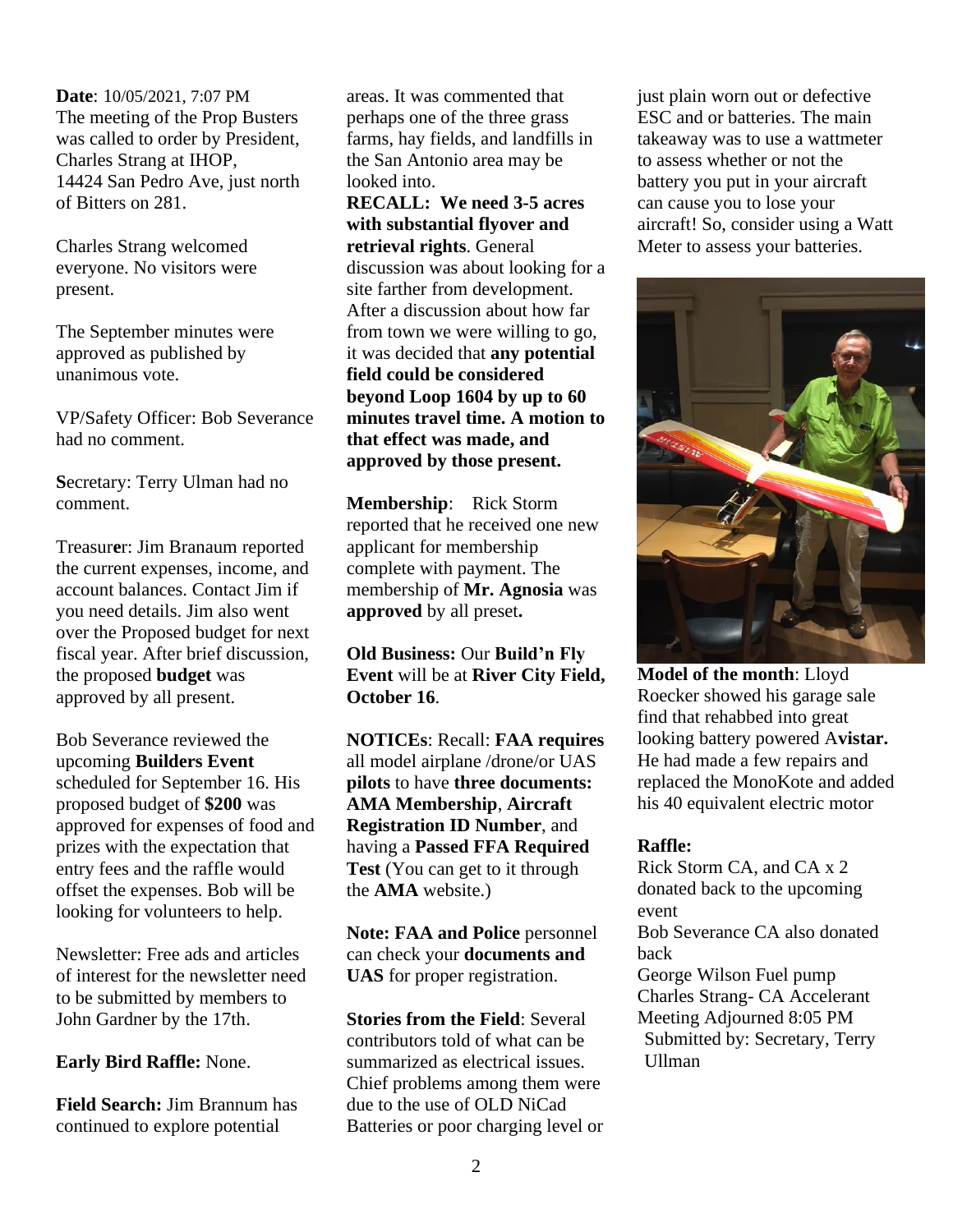#### **Membership Notes** By Richard Storm

(210) 680-5653



E-Mail: rstorm@satx.rr.com *Need a membership list? e-mail me and I'll send you a fresh one.*

NEED AN INSTRUCTOR? Call Me,

Thank all of you for sticking with us while we seek to acquire a new flying field for general use.

 We accepted one late renewal in October from Ignacio Aranguren after payment of appropriate penalty for late submission.

I was really looking forward to the Lee Moore Memorial Fly-in we had scheduled at the River City RC Field; unfortunately, one of our San Antonio CLOUD BURSTS caused the dam catchment basin to flood placing the entire field under water. While having a field located in a flood plain makes it immune to development, it also can flood with amazingly bad timing. It has been rescheduled to Saturday, November  $6^{\text{th}}$ , 2021.

Remember, we still have flying rights at San Geronimo Air Park. If you have never been out there, you can give Ken Rogers a call at (210) 259-3761. Ken has a hanger rented at San Geronimo and will be happy to give you an introduction to flying from the Air Park. Remember you must always have a safety observer with you at San Geronimo to watch out for full scale aircraft as it is an active runway.

3 members celebrate a birthday in November. Wish Them a happy birthday when you see him.

#### Day of Birth Member Name

- 2 Roger A Wuest
- 9 Terry L. Ullman
- 12 Richard D Ducharme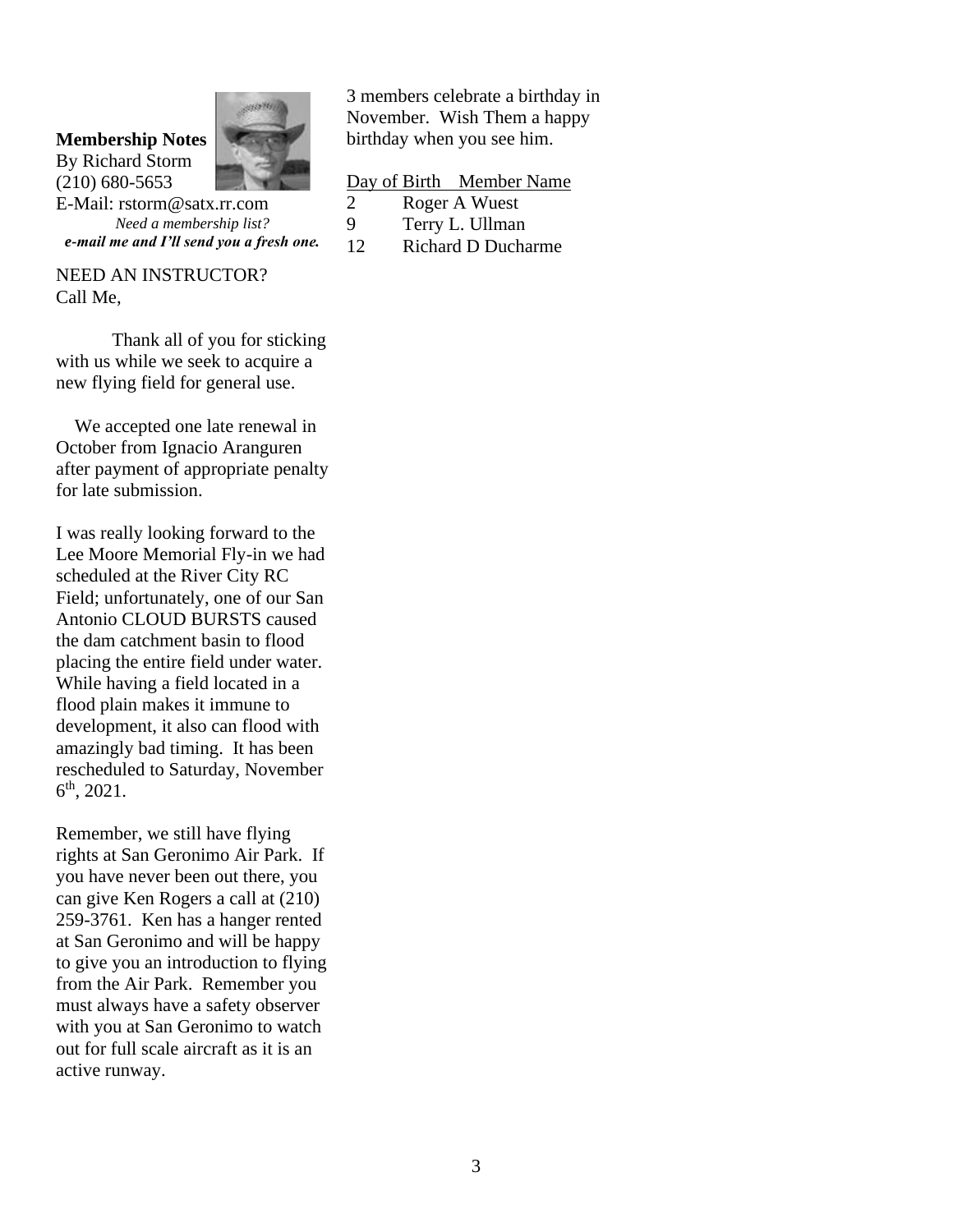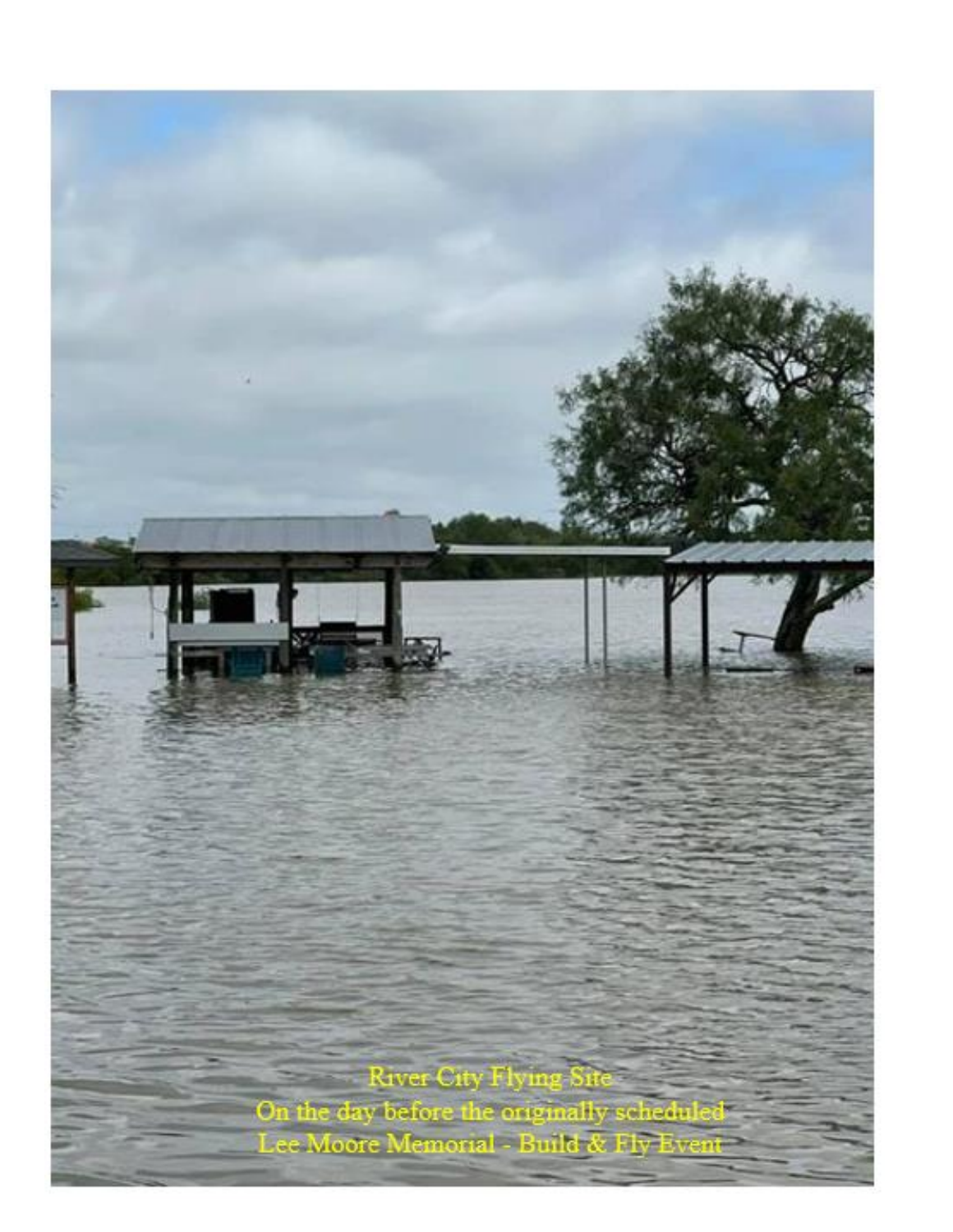

# San Antonio Prop Busters Present: **Lee Moore Memorial**





## **By Modeler**

October 16th, 202 When: River City RC Where: \$20 Landi Cost:

This is an event for  $R/C$ 

RTFs; they are a real

flight impulse. For

encouragement

for November op, Schertz, TX 78154 ades lunch)

ders

escheduled nodelers, not by factories. SAPB loves ARFs, BNFs, PNPs and arborne when the need to fly is critical but they only satisfy the odeling is a primary facet of the hobby and we want to provide models now and those who would like to give building a try.

This is a non-co In, a chance to come out and show off your latest project(s) and fly it/them in a relaxed manne award prizes based on participation, with chances based on receiving one ticket for each modeler bunt R/C airplane and one ticket for each flight. You do not have to be the builder to enter.

New This Year! - Vintage R/C Society Sponsorship: A lot of the great models for building were designed or kitted 35 years or more ago. VRCS specializes in promoting the enjoyment of vintage flying. Bring out your vintage airplane (the design has to be vintage, the airplane can be new) and show it off. There will be special prizes for vintage fliers. http://www.btemodels.com/vintage-resources.html#kitlist

Note: RCRC Does Not Allow Turbines or Airborne Cameras (FPV or Not)